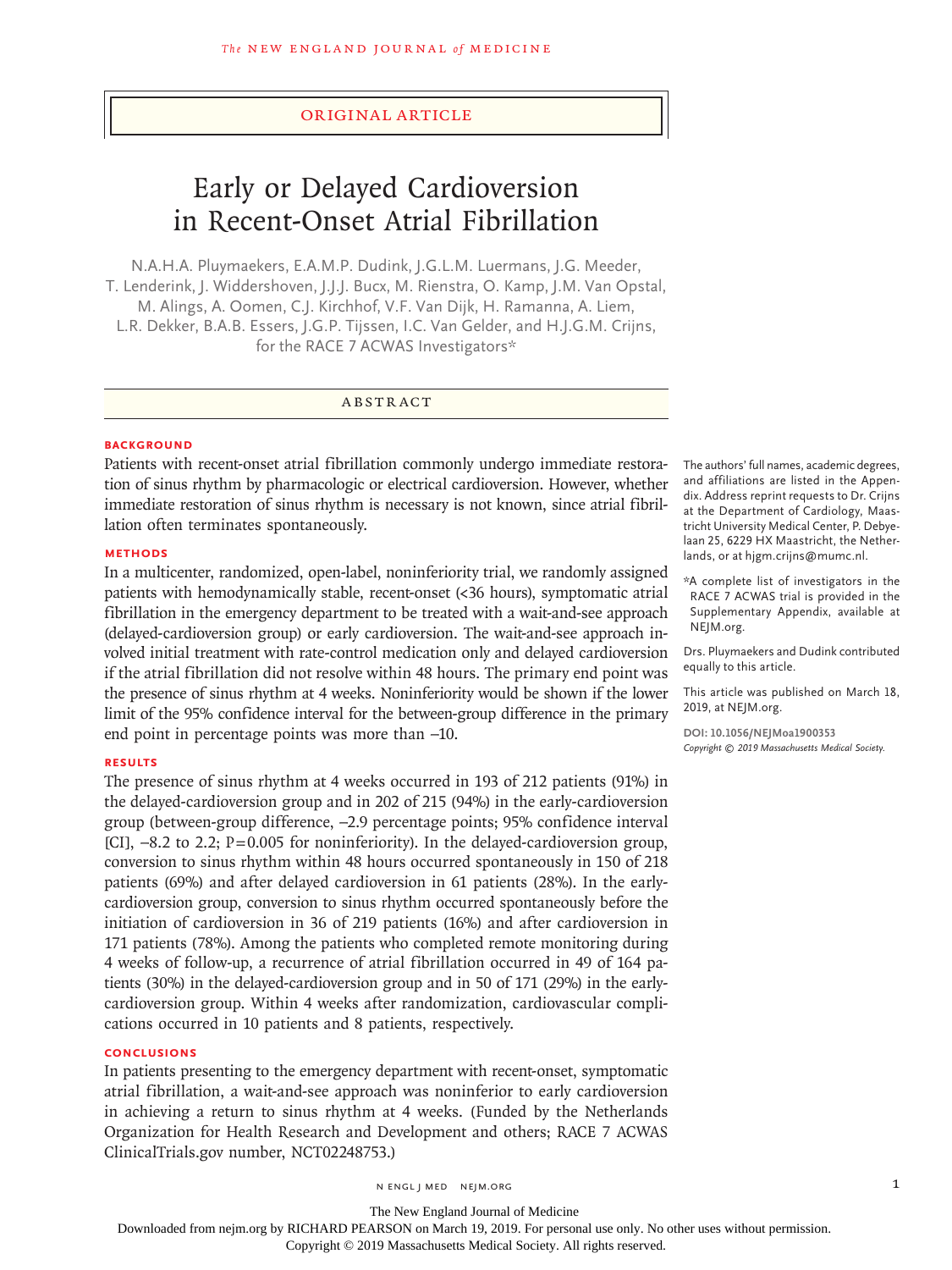**PATIENTS WITH RECENT-ONSET, SYMPTOM-**<br>atic atrial fibrillation commonly undergo<br>immediate restoration of sinus rhythm by<br>means of pharmacologic or electrical cardioveratients with recent-onset, symptomatic atrial fibrillation commonly undergo immediate restoration of sinus rhythm by sion.<sup>1-3</sup> However, it is questionable whether immediate restoration of sinus rhythm is necessary, since atrial fibrillation often terminates spontaneously.4-9 Alternatively, a wait-and-see approach that includes the administration of rate-control medication and delayed cardioversion only if necessary may avoid hospitalization and overtreatment. Therefore, we conducted a multicenter, randomized trial, RACE 7 ACWAS (Rate Control versus Electrical Cardioversion Trial 7–Acute Cardioversion versus Wait and See), to find out whether a wait-and-see approach would be noninferior to early cardioversion for obtaining sinus rhythm.

### Methods

### **Trial Oversight**

We conducted this noninferiority trial in the cardiology departments of 15 hospitals in the Netherlands, including 3 academic hospitals, 8 nonacademic teaching hospitals, and 4 nonteaching hospitals. The trial was initiated by the investigators and coordinated by the Maastricht University Medical Center. The trial was approved by the institutional review board at the medical center; the review board at each of the participating sites approved the protocol (available with the full text of this article at NEJM.org). A detailed overview of the trial design has been reported previously.<sup>10</sup> All the patients provided written informed consent.

Staff members of the independent Clinical Trial Center Maastricht performed the trial monitoring and data management. The trial was supported by the Netherlands Organization for Health Research and Development–Health Care Efficiency Research Program and Maastricht University Medical Center. Boehringer Ingelheim provided some devices for remote monitoring of patients by electrocardiography (ECG) but had no role in the design or execution of the trial; company representatives did not review the protocol or the manuscript. Investigators from the Department of Cardiology affiliated with the Heart and Vascular Center at the Maastricht University Medical Center designed the trial, collected and managed the data, and performed the statistical analyses. The writing committee wrote the manuscript, and all the steering committee members made the decision to submit it for publication. The authors had unrestricted access to the data and vouch for the accuracy and completeness of the data and analyses and for the fidelity of the trial to the protocol.

#### **Patients**

From October 2014 through September 2018, we enrolled adults (≥18 years of age) who had presented to the emergency department with hemodynamically stable, symptomatic, recent-onset (<36 hours), first-detected or recurrent atrial fibrillation, without signs of myocardial ischemia or a history of persistent atrial fibrillation (for the purpose of this trial defined as lasting for >48 hours). All the patients qualified as being candidates for either a wait-and-see approach or early cardioversion. Previous cardioversion did not exclude a patient from the trial. Details regarding the inclusion and exclusion criteria are provided in Table S1 in the Supplementary Appendix, available at NEJM.org.

### **Randomization and Treatment**

Patients were randomly assigned in a 1:1 ratio to the wait-and-see approach (delayed-cardioversion group) or to standard care of early cardioversion (early-cardioversion group). Randomization was performed with the use of a centralized Web-based system. Patients and attending physicians were aware of the trial-group assignments.

The wait-and-see approach consisted of the administration of rate-control medication, including intravenous or oral β-adrenergic–receptor blocking agents, nondihydropyridine calciumchannel blockers, or digoxin. These medications were given in increasing doses to obtain relief of symptoms and a heart rate of 110 beats per minute or less.11 Patients were discharged when their condition was determined to be clinically stable. An outpatient clinic visit was planned for the next day, as close as possible to 48 hours after the onset of symptoms. At this visit, the heart rhythm was reassessed on a 12-lead ECG. If atrial fibrillation was still present, patients were referred to the emergency department for delayed cardioversion.

Early cardioversion consisted of pharmacologic cardioversion, preferably with flecainide. Electrical cardioversion was performed in patients with contraindications to pharmacologic cardioversion and in patients with previous or current unsuccessful pharmacologic cardioversion. Patients were

The New England Journal of Medicine

Downloaded from nejm.org by RICHARD PEARSON on March 19, 2019. For personal use only. No other uses without permission.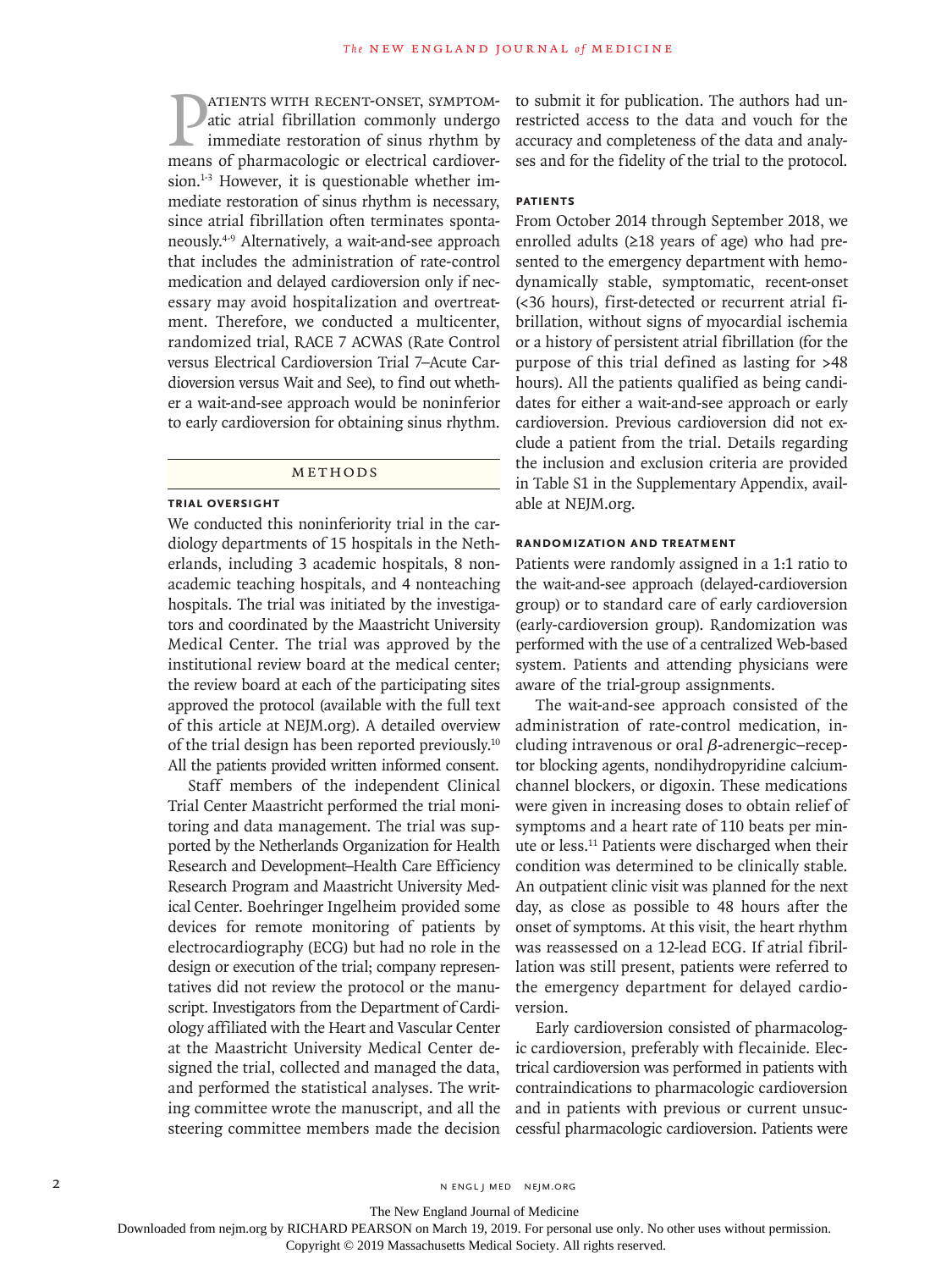discharged when their condition was determined of atrial fibrillation. Cardiovascular complications to be clinically stable.

In patients with a high risk of stroke who had not received previous anticoagulation, such treatment was initiated before or immediately after cardioversion.1,12 Transesophageal echocardiography was not performed in any patient. Long-term oral anticoagulation was continued in accordance with the current guidelines based on the patient's score on the  $CHA_2DS_2$ -VASc scale.<sup>1,2,12,13</sup> This scale is used to evaluate the presence of congestive heart failure, hypertension, diabetes, and stroke or transient ischemic attack according to the patient's age and sex, along with the presence of vascular disease, including peripheral arterial disease, previous myocardial infarction, and aortic atheroma. Scores range from 0 to 9, with higher scores indicating greater risk. If complications occurred during emergency department treatments, patients were admitted to the hospital. The need to initiate or intensify drugs for rate and rhythm control was assessed at each contact with patients.

### **Follow-up**

For all the patients, a visit to the outpatient clinic was scheduled at 4 weeks. The ECG result that was used to assess the primary end point was obtained during this visit. Furthermore, a complete medical history that included a review of symptomatic recurrences, medication use, complications, and hospital admissions was taken. Depending on the availability of devices, patients used ECG telemetry (MyDiagnostick, Applied Biomedical Systems)<sup>14</sup> three times daily or in case of symptoms until the 4-week visit to detect recurrences. (Devices could not be provided to 102 patients because of a lack of availability.) If patients had serious symptoms, they could visit the emergency department or the outpatient clinic. An overview of the trial design is provided in Figure S1 in the Supplementary Appendix.

# **End Points**

The primary end point was the presence of sinus rhythm on ECG recorded at the 4-week trial visit. All ECGs were centrally assessed for the presence of sinus rhythm by the first two authors. Secondary end points included the duration of the index visit at the emergency department, emergency department visits related to atrial fibrillation, cardiovascular complications, and time until recurrence were defined as events leading to an emergency department visit or hospital admission and included heart failure, ischemic stroke, transient ischemic attack, unstable angina or acute coronary syndrome, symptomatic bradycardia or tachycardia, or hypotension. At the 4-week follow-up visit, we assessed the patients' quality of life using the Atrial Fibrillation Effect on Quality-of-Life questionnaire (AFEQT), with scores ranging from 0 to 100 and higher scores indicating a better quality of life.15 All secondary end points of the trial are listed in Table S2 in the Supplementary Appendix.

# **Statistical Analysis**

The primary end-point analysis was designed to test whether a wait-and-see approach was noninferior to early cardioversion, as determined by the percentage of patients who were in sinus rhythm at 4 weeks after the index visit. Noninferiority would be shown if the lower limit of the 95% confidence interval for the between-group difference in the primary end point in percentage points was more than −10 (i.e., the difference between the percentage in the delayed-cardioversion group minus the percentage in the early-cardioversion group). This estimation is equivalent to onesided noninferiority testing with an alpha of 0.025. A noninferiority margin of 10 percentage points was considered acceptable, given the natural variation in the presence of sinus rhythm, the generally low effect of the absence of sinus rhythm on prognosis of the patient, and the availability of good treatment options should treatment be necessary. Using PASS (Power Analysis and Sample Size) software, version 14, we determined that an enrollment of 412 patients would provide a power of 90% to determine noninferiority, assuming that at least 90% of the patients in the two groups had met the primary end point.<sup>16</sup> To allow for attrition, we aimed to enroll 437 patients.

In the primary analysis, we included all the patients who had undergone randomization, except for 10 patients who had withdrawn consent or been lost to follow-up (Fig. 1). We used the method of Farrington and Manning to calculate the 95% confidence interval for the betweengroup difference in the primary end point.16 In post hoc sensitivity analyses that included all the patients who had undergone randomization, the results were similar to those in the primary analysis (Table S3 in the Supplementary Appendix). $17,18$ 

n engl j med nejm.org 3

The New England Journal of Medicine

Downloaded from nejm.org by RICHARD PEARSON on March 19, 2019. For personal use only. No other uses without permission.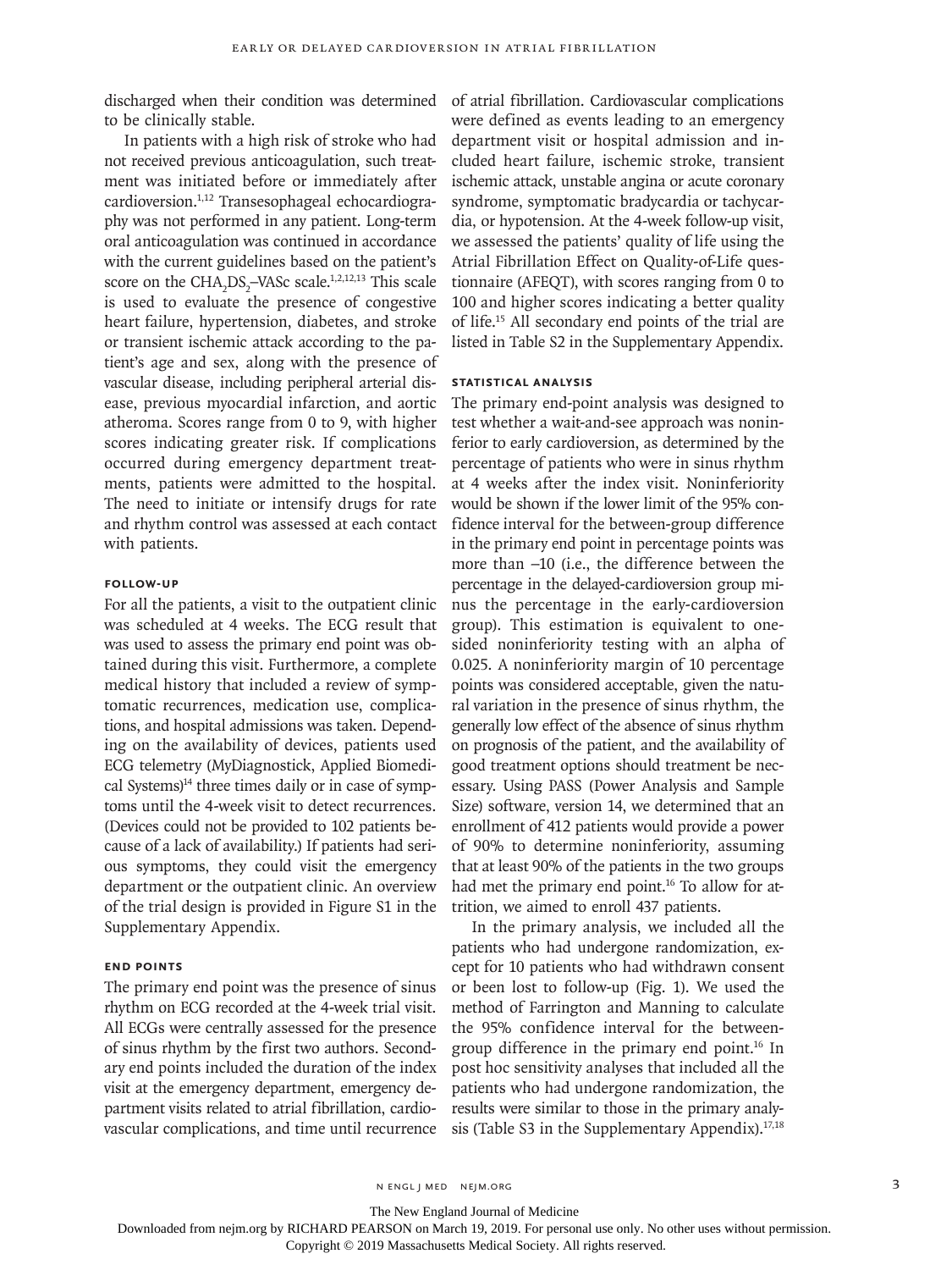#### **The NEW ENGLAND JOURNAL of MEDICINE**



sible to 48 hours after the onset of symptoms of atrial fibrillation (AF). At this visit, the heart rhythm was reassessed on 12-lead electrocardiography (ECG). If atrial fibrillation was still present, patients were referred to the emergency department for delayed cardioversion. In the early-cardioversion group, patients underwent immediate pharmacologic or electrical cardioversion, depending on their medical history. SSS denotes sick sinus syndrome, and WPW Wolff–Parkinson–White syndrome.

The time until recurrent atrial fibrillation was the time until recurrence of atrial fibrillation and analyzed in a subgroup of 335 patients in whom used the Cox proportional-hazards method to caltelemetric monitoring had been performed. We culate hazard ratios with 95% confidence interperformed a Kaplan–Meier analysis to calculate vals. We used the chi-square test or Fisher's ex-

4 n engl j med nejm.org nejm.org neighborhood in the negative media in the negative media in the negative media in the negative media in the negative media in the negative media in the negative media in the negative media

The New England Journal of Medicine

Downloaded from nejm.org by RICHARD PEARSON on March 19, 2019. For personal use only. No other uses without permission.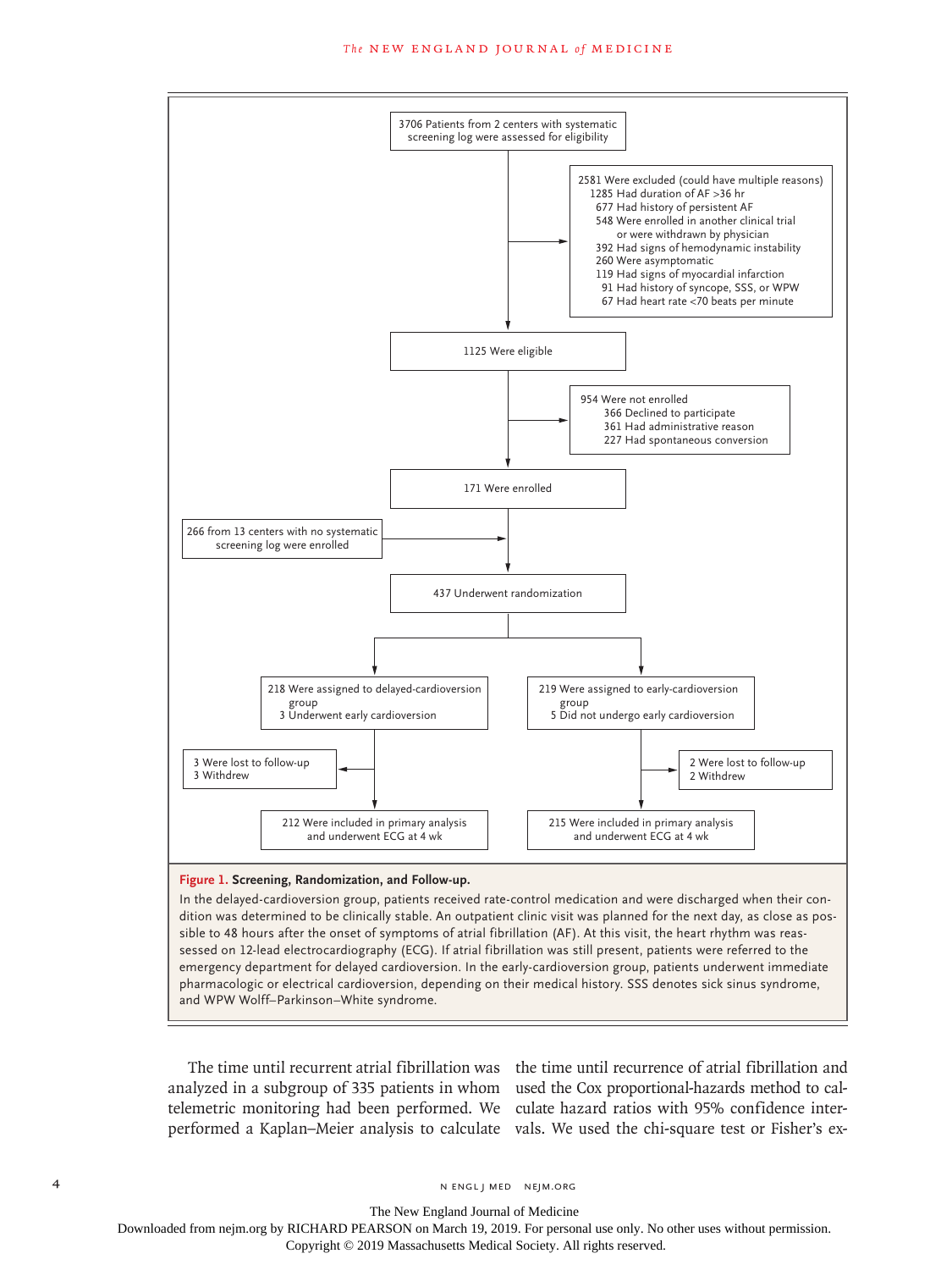act test to compare categorical variables and the independent t-test or the Hodges–Lehmann test to compare continuous variables. There was no prespecified plan to adjust for multiple comparisons. Results for secondary end points are reported with 95% confidence intervals without P values. The calculations were not adjusted for multiple comparisons, and inferences drawn from the intervals may not be reproducible. All statistical analyses were performed with IBM SPSS software, version 25.

### **RESULTS**

## **Patients**

Of the 437 patients who had undergone randomization, 218 were assigned to the delayed-cardioversion group and 219 to the early-cardioversion group (Table 1). The mean (±SD) age was 65±11 years; 176 patients (40%) were female, and 192 (44%) had a first episode of atrial fibrillation. Palpitations were the most common symptom (87%), followed by exercise-induced fatigue (26%). An increased risk of stroke, as reflected by a CHA<sub>2</sub>DS<sub>2</sub>-VASc score of 2 or higher, was seen in 279 patients (64%). At enrollment, 175 patients (40%) were taking oral anticoagulant drugs, and in 127 patients (29%) anticoagulation was initiated during the index visit (Table S4 in the Supplementary Appendix). The distribution of stroke risk and implementation of anticoagulant therapy are shown in Figure S2 in the Supplementary Appendix.

A screening log was kept in two of the trial centers. Of the 3706 patients who had undergone screening, 2581 (70%) were excluded. The most common reasons for exclusion were a duration of atrial fibrillation of more than 36 hours and a history of persistent atrial fibrillation (Fig. 1).

### **End Points**

The primary end point of the presence of sinus rhythm on the ECG recorded at the 4-week visit occurred in 193 of 212 patients (91%) in the delayed-cardioversion group and in 202 of 215 (94%) in the early-cardioversion group (between-group difference, −2.9 percentage points; 95% confidence interval [CI],  $-8.2$  to 2.2; P=0.005 for noninferiority) (Fig. 2A).

Almost all the patients were discharged home after the index presentation, with only very few admitted to the hospital (3 patients in the delayedcardioversion group and 5 in the early-cardioversion group). Visits to the emergency department because of a recurrence of atrial fibrillation were made by 14 of 212 patients (7%) in the delayedcardioversion group and in 14 of 215 patients (7%) in the early-cardioversion group.

There were no significant between-group differences with respect to cardiovascular complications (Table 2). Within 4 weeks after randomization (including during the index visit), 10 cardiovascular complications occurred in the delayed-cardioversion group (including 1 patient with ischemic stroke and 3 with acute coronary syndrome or unstable angina) and 8 in the early-cardioversion group (including 1 patient with transient ischemic attack and 3 with acute coronary syndrome or unstable angina). There were no deaths during follow-up. A full list of events is available in Table S6 in the Supplementary Appendix.

The total median duration of the index visit (including delayed cardioversion if necessary) was 120 minutes (range, 60 to 253) in the delayedcardioversion group and 158 minutes (range, 110 to 228) in the early-cardioversion group. The Hodges–Lehmann estimate for the difference in medians between the two groups was 30 minutes (95% CI, 6 to 51).

Telemetric ECG recordings were available for 335 patients (164 in the delayed-cardioversion group and 171 in the early-cardioversion group). Within 4 weeks after the index visit, a documented recurrence of atrial fibrillation occurred in 49 patients (30%) in the delayed-cardioversion group and in 50 patients (29%) in the early-cardioversion group. The incidence of a first recurrence of atrial fibrillation in a time-to-event analysis was similar in the two groups (hazard ratio in the delayed-cardioversion group, 0.97; 95% CI, 0.65 to 1.43) (Fig. 3). Among the patients who had a recurrence, the median time until the first episode was 12 days (range, 3 to 18) in the delayedcardioversion group and 8 days (range, 2 to 18) in the early-cardioversion group.

The mean AFEQT global scores were 72±19 in the delayed-cardioversion group and 73±19 in the early-cardioversion group (difference, −1 point; 95% CI, −5.3 to 4.0). The mean scores on the AFEQT subscales were 73±22 and 72±21, respectively, for symptoms; 70±26 and 69±25 for daily activities; 75±20 and 78±19 for concern about treatment; and 72±24 and 70±26 for satisfaction with treatment.

n engl j med nejm.org 5

The New England Journal of Medicine

Downloaded from nejm.org by RICHARD PEARSON on March 19, 2019. For personal use only. No other uses without permission.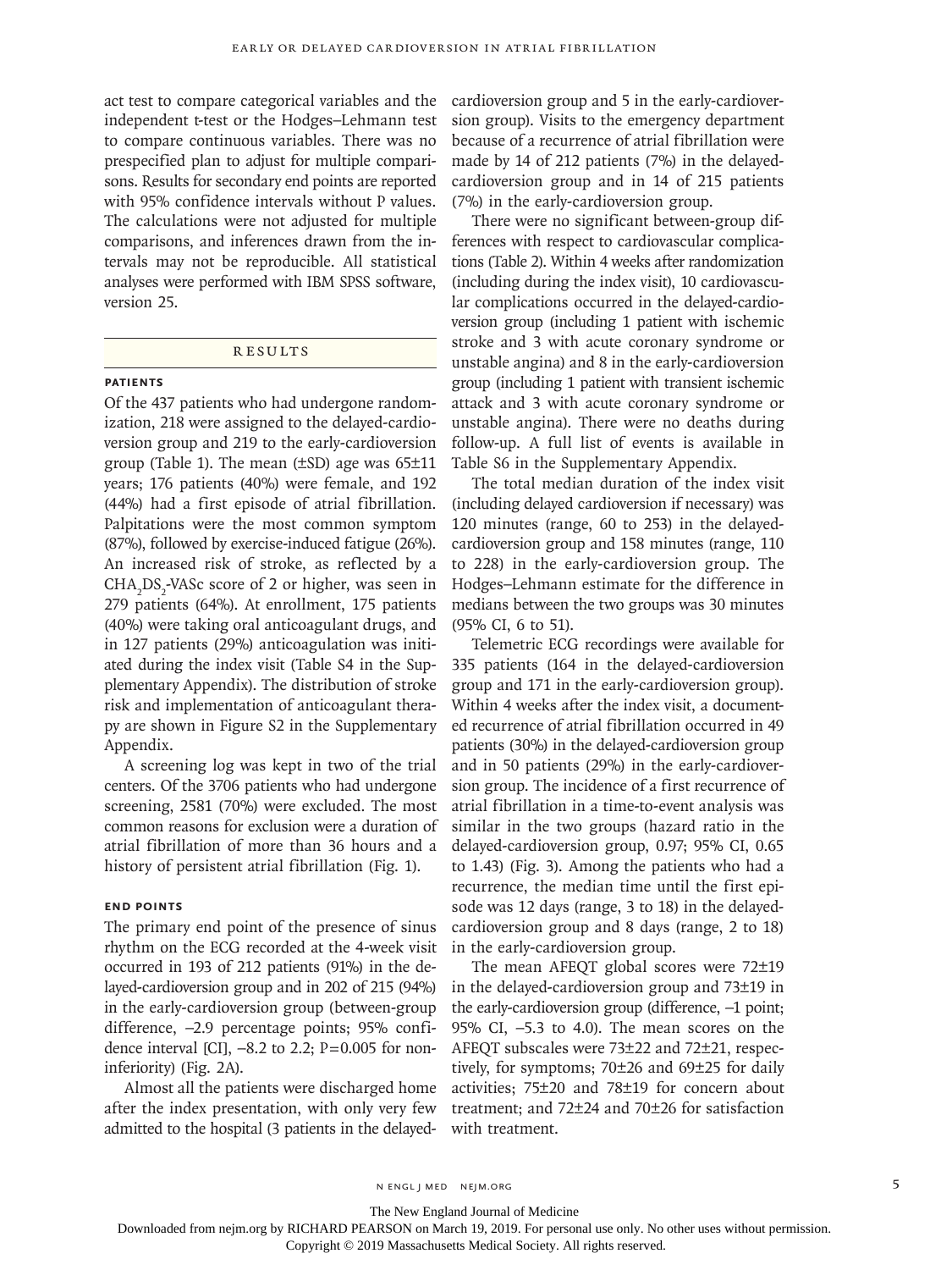| Table 1. Characteristics of the Patients at Baseline.*              |                                             |                                           |  |  |  |
|---------------------------------------------------------------------|---------------------------------------------|-------------------------------------------|--|--|--|
| Characteristic                                                      | <b>Delayed Cardioversion</b><br>$(N = 218)$ | <b>Early Cardioversion</b><br>$(N = 219)$ |  |  |  |
| $Age - yr$                                                          | $65 + 11$                                   | $65 + 11$                                 |  |  |  |
| Male sex - no. $(%)$                                                | 131 (60)                                    | 130 (59)                                  |  |  |  |
| Medical history - no. (%)                                           |                                             |                                           |  |  |  |
| Hypertension                                                        | 118 (54)                                    | 133 (61)                                  |  |  |  |
| <b>Diabetes</b>                                                     | 21(10)                                      | 25(11)                                    |  |  |  |
| Myocardial infarction                                               | 24 (11)                                     | 13(6)                                     |  |  |  |
| Ischemic stroke or transient ischemic attack                        | 12(6)                                       | 15(7)                                     |  |  |  |
| CHA <sub>2</sub> DS <sub>2</sub> -VASc score - no. (%) <sup>+</sup> |                                             |                                           |  |  |  |
| $\mathbf{0}$                                                        | 36(17)                                      | 33(15)                                    |  |  |  |
| 1                                                                   | 47 (22)                                     | 42 (19)                                   |  |  |  |
| $\geq$ 2                                                            | 135(62)                                     | 144 (66)                                  |  |  |  |
| Symptoms - no. (%)                                                  |                                             |                                           |  |  |  |
| Palpitations                                                        | 188 (86)                                    | 193 (88)                                  |  |  |  |
| Exercise-induced fatigue                                            | 55 (25)                                     | 60 (27)                                   |  |  |  |
| Dyspnea                                                             | 56 (26)                                     | 44 (20)                                   |  |  |  |
| Chest pain                                                          | 54 (25)                                     | 44 (20)                                   |  |  |  |
| Median heart rate during atrial fibrillation (IQR) — beats/min      | $123(101-144)$                              | $125(103-143)$                            |  |  |  |
| Medication use - no. (%)                                            |                                             |                                           |  |  |  |
| Vitamin K antagonist                                                | 34(16)                                      | 34(16)                                    |  |  |  |
| Non-vitamin K oral anticoagulant                                    | 56 (26)                                     | 51 (23)                                   |  |  |  |
| Antiarrhythmic drug                                                 | 46 (21)                                     | 53 (24)                                   |  |  |  |

\* Plus–minus values are means ±SD. There were no significant differences between the two groups. Percentages may not total 100 because of rounding. Additional details regarding the baseline characteristics are provided in Table S7 in the Supplementary Appendix. IQR denotes interquartile range.

† The CHA2DS2-VASc score is a measure of the risk of stroke in patients with atrial fibrillation, with scores ranging from 0 to 9 and higher scores indicating a greater risk. Congestive heart failure, hypertension, an age of 65 years to 74 years, diabetes, and vascular disease are each assigned one point, and previous stroke or transient ischemic attack and an age of more than 75 years are assigned two points.

#### **TREATMENT**

In the delayed-cardioversion group, conversion to sinus rhythm within 48 hours occurred spontaneously in 150 of 218 patients (69%) who were receiving rate-control medication only and in 61 patients (28%) after delayed cardioversion (9 pharmacologic and 52 electrical) (Fig. 2B). Rate-control medication included beta-adrenergic receptor blocking agents (in 155 patients), nondihydropyridine calcium-channel blockers (in 5 patients), digoxin (in 13 patients), or a combination of these drugs (in 1 patient) (Table S5 in the Supplementary Appendix). In 42 patients (19%), rate control was achieved without adding negative dromotropic medication. During the index visit, electrical cardioversion was performed in 2 patients because of failed rate control in 1 and hypotension in the other. After randomization, 1 patient declined to participate in the wait-andsee approach and underwent pharmacologic cardioversion.

In the early-cardioversion group, conversion to sinus rhythm occurred spontaneously in 36 of 219 patients (16%) before the initiation of the cardioversion and in 171 (78%) after cardioversion (83 pharmacologic and 88 electrical) (Fig. 2B). Ratecontrol medication was given before cardioversion in 36 patients (Table S5 in the Supplementary Appendix). Early cardioversion was not performed in 5 patients, including 3 who declined cardioversion after randomization, 1 who had acute heart failure during the workup for cardioversion and received

6 **n** engl j med nejm.org neighbors in the neutral media  $\frac{1}{2}$  media  $\frac{1}{2}$  media  $\frac{1}{2}$  media  $\frac{1}{2}$  media  $\frac{1}{2}$  media  $\frac{1}{2}$  media  $\frac{1}{2}$  media  $\frac{1}{2}$  media  $\frac{1}{2}$  media  $\frac{1}{2}$  media  $\frac{1$ 

The New England Journal of Medicine

Downloaded from nejm.org by RICHARD PEARSON on March 19, 2019. For personal use only. No other uses without permission.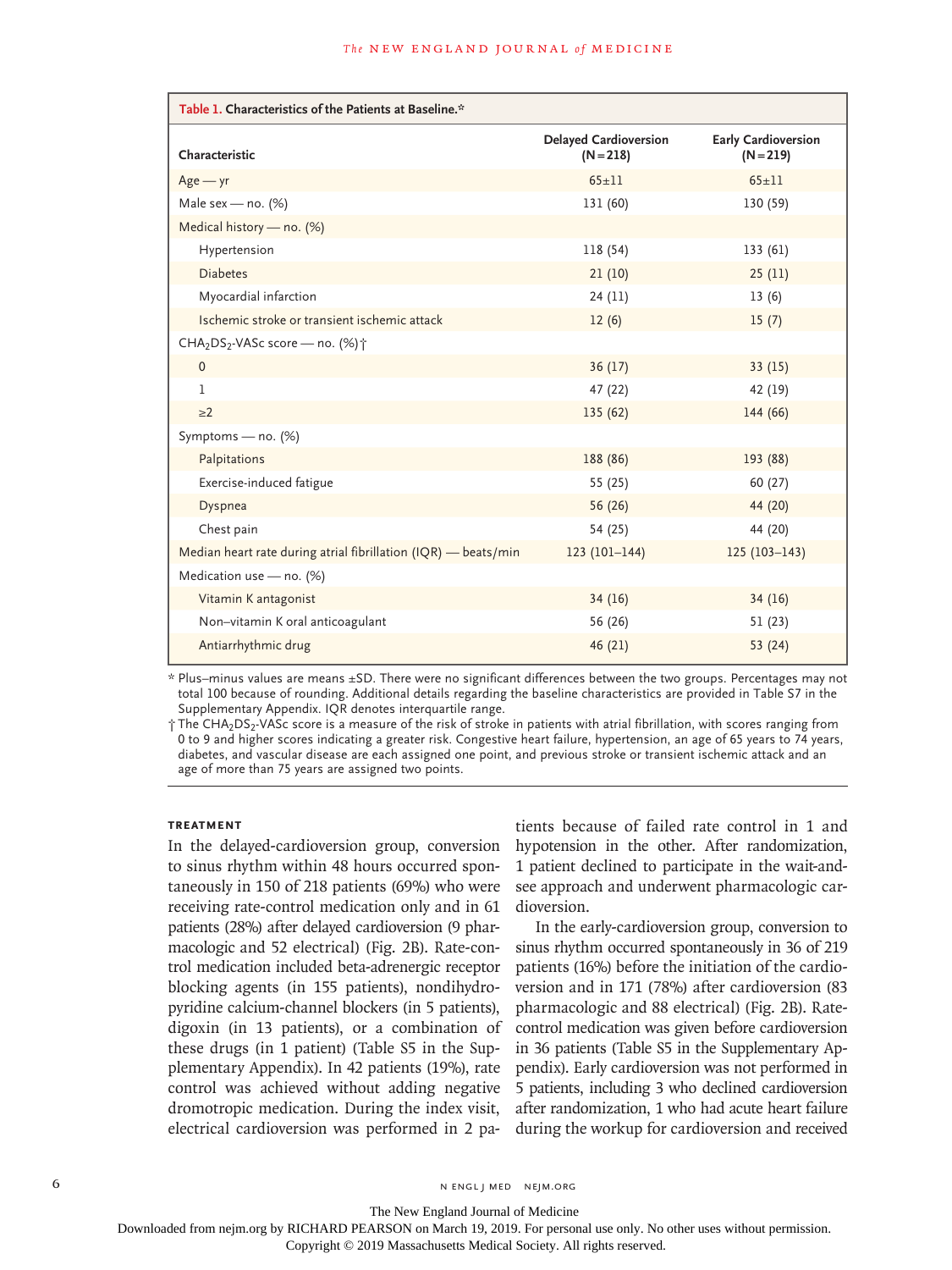

### **Figure 2. Primary End Point and Distribution of Cardioversion Methods.**

Panel A shows the percentage of patients with the primary end point (sinus rhythm at 4 weeks after the index visit) among those who were treated with a wait-and-see approach (delayed-cardioversion group) or early cardioversion. Panel B shows the percentage of patients in sinus rhythm according to the method of cardioversion during the index visit. The index visit included the emergency department visit for all patients and a next-day emergency department visit for delayed cardioversion as needed in the patients who were treated with a wait-and-see approach, all as close as possible to 48 hours after symptom onset. In the delayed-cardioversion group, the rate of spontaneous conversion was higher owing to the wait-and-see period. The spontaneous conversions in the early-cardioversion

| Table 2. Cardiovascular Complications during the Index Visit and during 4 Weeks of Follow-up. |                                         |                                       |                                         |                                       |  |
|-----------------------------------------------------------------------------------------------|-----------------------------------------|---------------------------------------|-----------------------------------------|---------------------------------------|--|
| Complication                                                                                  | Index Visit*                            |                                       | During 4 Weeks of Follow-up             |                                       |  |
|                                                                                               | Delayed<br>Cardioversion<br>$(N = 218)$ | Early<br>Cardioversion<br>$(N = 219)$ | Delayed<br>Cardioversion<br>$(N = 218)$ | Early<br>Cardioversion<br>$(N = 219)$ |  |
|                                                                                               | number of patients                      |                                       |                                         |                                       |  |
| Admission for heart failure                                                                   | 1                                       |                                       | $\mathbf 0$                             | 0                                     |  |
| Ischemic stroke or transient<br>ischemic attack                                               | 0                                       | 0                                     |                                         |                                       |  |
| Unstable angina or acute coronary<br>syndrome                                                 | $\Omega$                                | $\Omega$                              | 3                                       | 3                                     |  |
| Bradycardia or hypotension                                                                    | lΫ                                      |                                       | 2条                                      | 0                                     |  |
| Tachycardia                                                                                   |                                         |                                       | $1\sqrt{ }$                             | 0                                     |  |

\* The index visit was defined as the initial visit to the emergency department for all patients and included a next-day emergency department visit for delayed cardioversion as needed in the patients who were treated with a wait-and-see approach.

† This patient had sinus bradycardia, hypotension, and sinus arrest after delayed cardioversion at 48 hours, which was followed by hospital admission for rhythm observation.

‡ After the infusion of flecainide, one patient had sinus arrest with asystole for 30 seconds, which necessitated temporary chest compressions until a return of spontaneous circulation.

§ This patient had wide QRS tachycardia after the infusion of flecainide.

rate-control medication, 1 who underwent success-physician decided to postpone cardioversion beful delayed electrical cardioversion within 48 hours, cause of skipped doses of non–vitamin K oral anand 1 who had spontaneous conversion later dur-ticoagulant medication. The treatments are shown ing the index visit. In the last patient, the attending in Figure S3 in the Supplementary Appendix.

The New England Journal of Medicine

Downloaded from nejm.org by RICHARD PEARSON on March 19, 2019. For personal use only. No other uses without permission.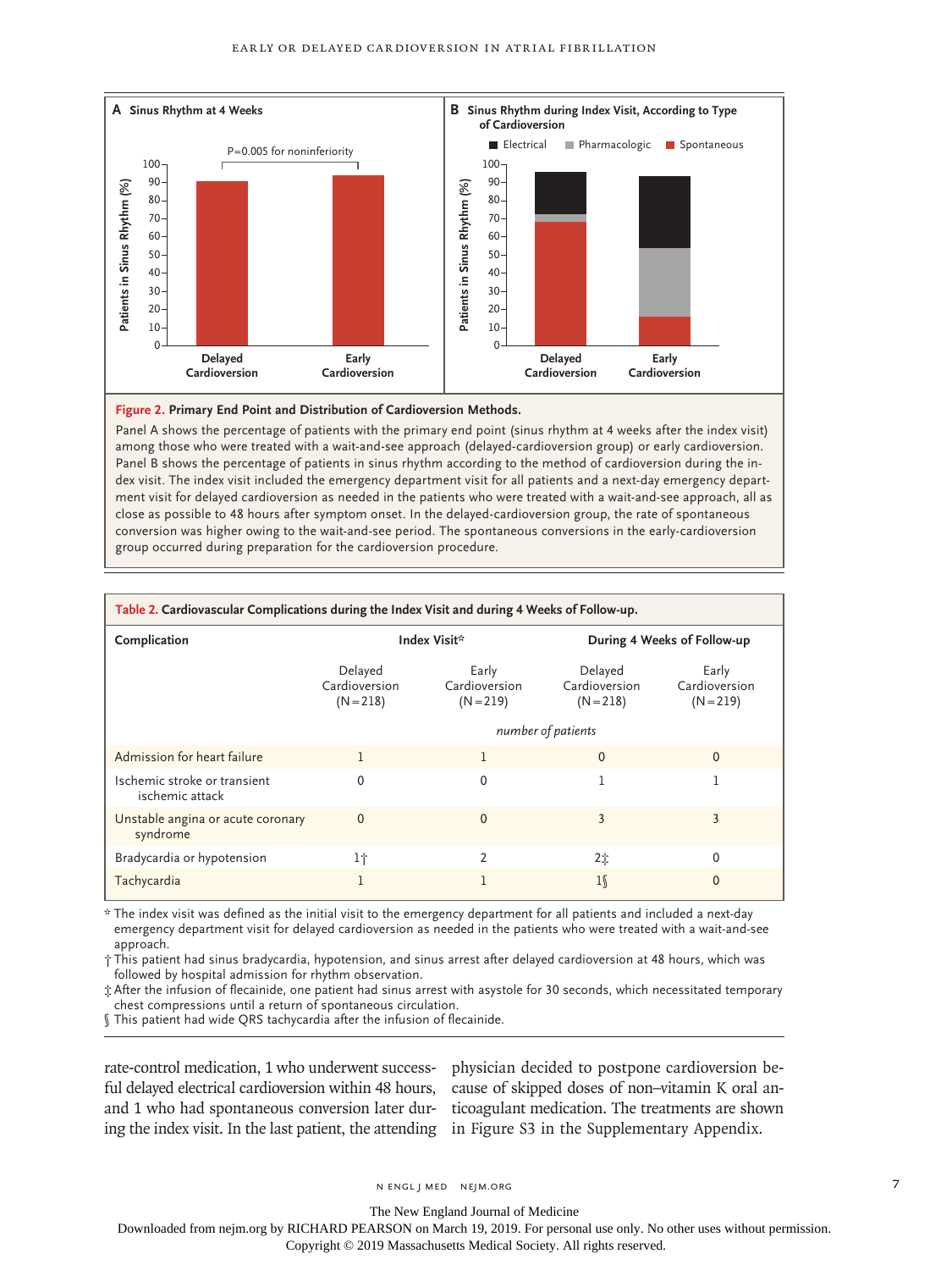

#### **Figure 3. First Recurrence of Atrial Fibrillation.**

Shown is a Kaplan–Meier analysis of the time until the first recurrence of atrial fibrillation in the two trial groups among 335 patients for whom telemetric ECG monitoring was available. The hazard ratio is for the delayedcardioversion group as compared with the early-cardioversion group.

### Discussion

Among patients who presented to the emergency department with recent-onset, symptomatic atrial fibrillation, a wait-and-see strategy was noninferior to early cardioversion in obtaining sinus rhythm at 4 weeks after the index visit. Spontaneous conversion frequently occurred in patients in the delayed-cardioversion group and reduced the need for immediate pharmacologic or electrical cardioversion.

The approaches to treating patients with recent-onset atrial fibrillation in the emergency department vary greatly. Early pharmacologic or electrical cardioversion is common practice.1-3 However, the wait-and-see strategy, with delayed cardioversion if needed within 48 hours after symptom onset, has several advantages for patients. First, cardioversion (along with its potential complications) may be avoided. Second, the time spent in the emergency department during the initial presentation may be reduced. Third, spontaneous conversions of atrial fibrillation may be observed, leading to fewer misclassifications of persistent atrial fibrillation.<sup>19</sup> This factor may bear consequences for future rhythm-control strategies, which are considered to be less complex in patients with paroxysmal atrial fibrillation than in those with persistent atrial fibrillation.<sup>20,21</sup> Fourth, patients may have the experience that their arrhythmia terminated by itself, which may broaden their insight into treatment options.

In our trial, we found that early cardioversion shortened the time until conversion but did not increase the number of patients who eventually reached sinus rhythm, as compared with the waitand-see approach. A potential advantage of shortening the time until conversion would be earlier elimination of symptoms and prevention of heart failure, syncope, cardiac or cerebral ischemic events, or progression to persistent atrial fibrillation. However, the wait-and-see strategy yielded similar clinical effects, including symptom control and durable sinus rhythm without signs of progression to persistent atrial fibrillation in almost all the patients. Furthermore, the patients' quality of life was maintained in the delayedcardioversion group. Delayed cardioversion with longer time spent in atrial fibrillation could promote stroke,<sup>22</sup> but timely, guideline-based initiation of anticoagulation<sup>1,2,12</sup> is expected to reduce the risk of stroke.

Our data suggest that the wait-and-see approach, including a second emergency department visit as needed, is not necessarily more time consuming than early cardioversion. This finding may be due to workup for sedation or drug infusion, waiting time for a sufficient fasting state before electrical cardioversion, or obligatory observation after cardioversion. An unplanned early cardioversion challenges the organization of care in generally overcrowded emergency departments. Pharmacologic cardioversion requires specific expertise in the administration of intravenous antiarrhythmic drugs by the treating cardiologist. Electrical cardioversion requires sedation, involving the expertise of an anesthesiologist. These circumstances may hamper prompt execution of cardioversion, especially since cardioversion in a clinically stable patient is usually not considered to be an emergency procedure. In contrast, almost all the patients in the delayed-cardioversion group could be discharged home after the administration of ratecontrol medication, regardless of conversion to sinus rhythm.

It cannot be stressed enough that it is mandatory to manage stroke risk appropriately in patients presenting to the emergency department with acute atrial fibrillation, independent of cardioversion strategy.23 In our trial, we stipulated

The New England Journal of Medicine

Downloaded from nejm.org by RICHARD PEARSON on March 19, 2019. For personal use only. No other uses without permission.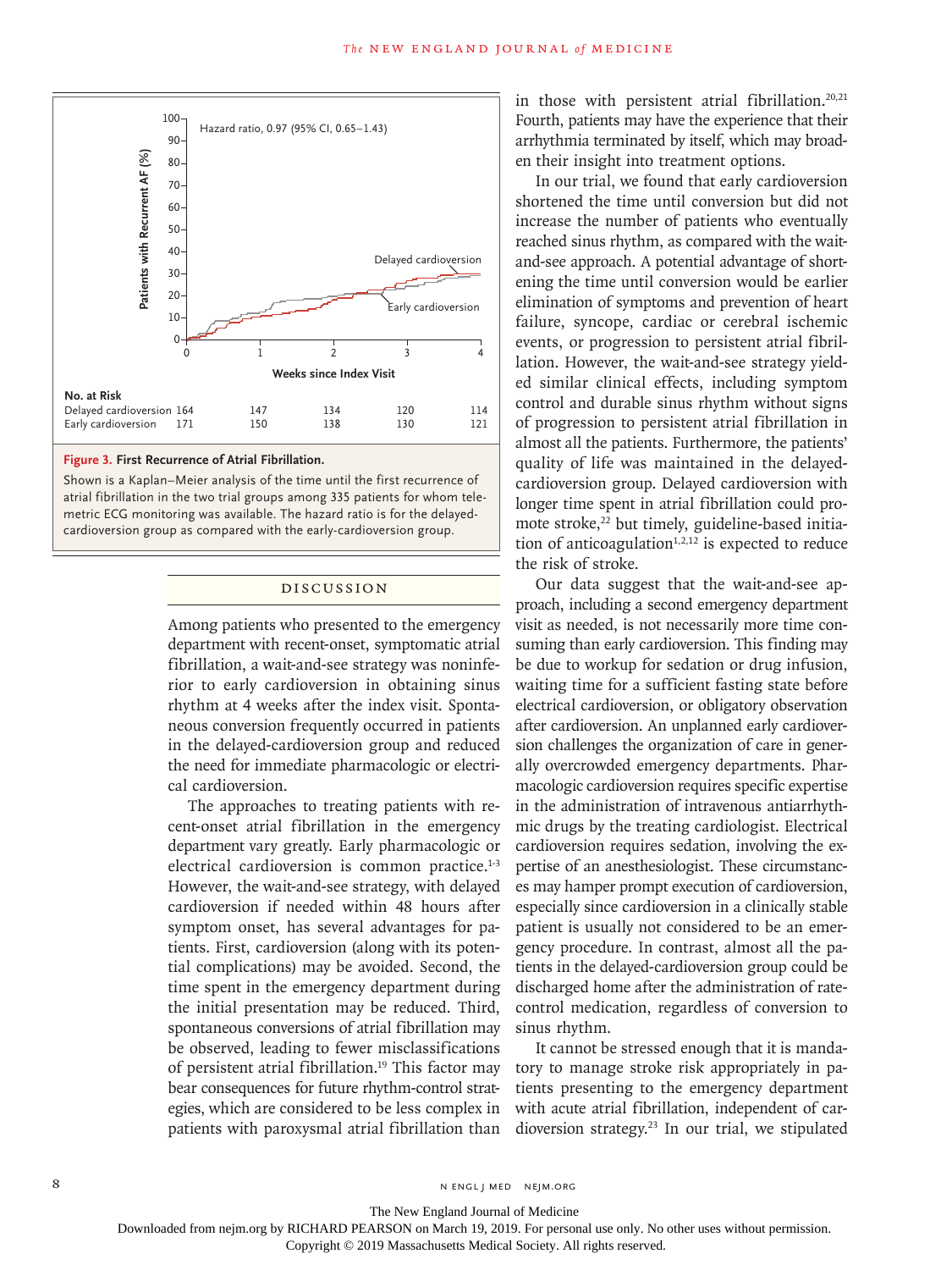initiation or continuation of appropriate anticoagulation for all high-risk patients. Nevertheless, two patients had a cerebral embolism: one occurred 5 days after spontaneous conversion while the patient was receiving dabigatran initiated at the index visit (score of 2 on the  $\text{CHA}_2\text{DS}_2\text{-VASC}$ scale), and the other occurred 10 days after early electrical cardioversion while the patient was receiving rivaroxaban initiated at the index visit (score of 3 on the  $\text{CHA}_2\text{DS}_2\text{-VASC scale}$ ) (Table S6 in the Supplementary Appendix). Active cardioversion is considered an important trigger for stroke even in patients with recent-onset atrial fibrillation,<sup>24,25</sup> but spontaneous conversion is also associated with stroke.<sup>26,27</sup> In this respect, it is important to note that the focus on rate and rhythm control in recent-onset atrial fibrillation may shift physicians' attention away from assessing stroke risk and initiation of antithrombotic treatment in the emergency department, especially in patients undergoing cardioversion.<sup>28,29</sup> In addition, patients in whom the duration of atrial fibrillation is not known should not be subjected to either of the two strategies that were evaluated in this trial unless they are receiving adequate anticoagulation on a long-term basis or short-term anticoagulation after the exclusion of intraatrial thrombus on transesophageal echocardiography.<sup>30</sup>

Several limitations of our trial should be mentioned. First, the trial was not powered to assess safety, although cardiovascular complications were infrequent in the two groups. Second, the reported incidence of recurrent atrial fibrillation within 4 weeks after randomization was no doubt an underestimation of the true recurrence rate since we used intermittent monitoring. Even so, the 4-week incidence of 30% illustrates the recurrent nature of recent-onset atrial fibrillation. Our finding that there was no significant between-group difference in recurrence rates suggests that the probability of recurrence of atrial fibrillation was not affected by management approach during the acute event.

In conclusion, among patients presenting to the emergency department with recent-onset, symptomatic atrial fibrillation, a wait-and-see approach was noninferior to early cardioversion in achieving sinus rhythm at 4 weeks.

Disclosure forms provided by the authors are available with the full text of this article at NEJM.org.

A data sharing statement provided by the authors is available with the full text of this article at NEJM.org.

#### **Appendix**

The authors' affiliations are as follows: the Departments of Cardiology (N.A.H.A.P., E.A.M.P.D., J.G.L.M.L., H.J.G.M.C.) and Clinical Epidemiology and Medical Technology Assessment (B.A.B.E.), the Cardiovascular Research Institute Maastricht (N.A.H.A.P., E.A.M.P.D., J.G.L.M.L., H.J.G.M.C.), Maastricht University Medical Center, Maastricht, VieCuri Medical Center Noord-Limburg, Venlo (J.G.M.), Zuyderland Medical Center, Heerlen (T.L.), Elisabeth-TweeSteden Hospital, Tilburg (J.W.), Diakonessen Hospital, Utrecht (J.J.J.B.), University of Groningen, Groningen (M.R., I.C.V.G.), VU University Medical Center Amsterdam (O.K.) and Academic Medical Center (J.G.P.T), Amsterdam, Medical Spectrum Twente, Enschede (J.M.V.O.), Amphia Hospital, Breda (M.A.), Antonius Hospital, Sneek (A.O.), Alrijne Hospital, Leiderdorp (C.J.K.), St. Antonius Hospital, Nieuwegein (V.F.V.D.), Haga Teaching Hospital, The Hague (H.R.), St. Franciscus Gasthuis, Rotterdam (A.L.), and Catharina Hospital, Eindhoven (L.R.D) — all in the Netherlands.

#### **References**

**1.** January CT, Wann LS, Alpert JS, et al. 2014 AHA/ACC/HRS guideline for the management of patients with atrial fibrillation: a report of the American College of Cardiology/American Heart Association Task Force on Practice Guidelines and the Heart Rhythm Society. J Am Coll Cardiol 2014;64(21):e1-e76.

**2.** Kirchhof P, Benussi S, Kotecha D, et al. 2016 ESC Guidelines for the management of atrial fibrillation developed in collaboration with EACTS. Eur Heart J 2016;37:2893-962.

**3.** Crijns HJ, Bash LD, Chazelle F, et al. RHYTHM-AF: design of an international registry on cardioversion of atrial fibrillation and characteristics of participating centers. BMC Cardiovasc Disord 2012;12: 85.

**4.** Danias PG, Caulfield TA, Weigner MJ, Silverman DI, Manning WJ. Likelihood of spontaneous conversion of atrial fibrillation to sinus rhythm. J Am Coll Cardiol 1998;31:588-92.

**5.** Lindberg S, Hansen S, Nielsen T. Spontaneous conversion of first onset atrial fibrillation. Intern Med J 2012;42: 1195-9.

**6.** Geleris P, Stavrati A, Afthonidis D, Kirpizidis H, Boudoulas H. Spontaneous conversion to sinus rhythm of recent (within 24 hours) atrial fibrillation. J Cardiol 2001;37:103-7.

The New England Journal of Medicine

Downloaded from nejm.org by RICHARD PEARSON on March 19, 2019. For personal use only. No other uses without permission.

Supported by a grant (837002524) from the Netherlands Organization for Health Research and Development–Health Care Efficiency Research Program and by the Maastricht University Medical Center. Boehringer Ingelheim provided some of the remote monitoring devices.

The authors' full names and academic degrees are as follows: Nikki A.H.A. Pluymaekers, M.D., Elton A.M.P. Dudink, M.D., Ph.D., Justin G.L.M. Luermans, M.D., Ph.D., Joan G. Meeder, M.D., Ph.D., Timo Lenderink, M.D., Ph.D., Jos Widdershoven, M.D., Ph.D., Jeroen J.J. Bucx, M.D., Ph.D., Michiel Rienstra, M.D., Ph.D., Otto Kamp, M.D., Ph.D., Jurren M. Van Opstal, M.D., Ph.D., Marco Alings, M.D., Ph.D., Anton Oomen, M.D., Charles J. Kirchhof, M.D., Ph.D., Vincent F. Van Dijk, M.D., Hemanth Ramanna, M.D., Ph.D., Anho Liem, M.D., Ph.D., Lukas R. Dekker, M.D., Ph.D., Brigitte A.B. Essers, Ph.D., Jan G.P. Tijssen, Ph.D., Isabelle C. Van Gelder, M.D., Ph.D., and Harry J.G.M. Crijns, M.D., Ph.D.